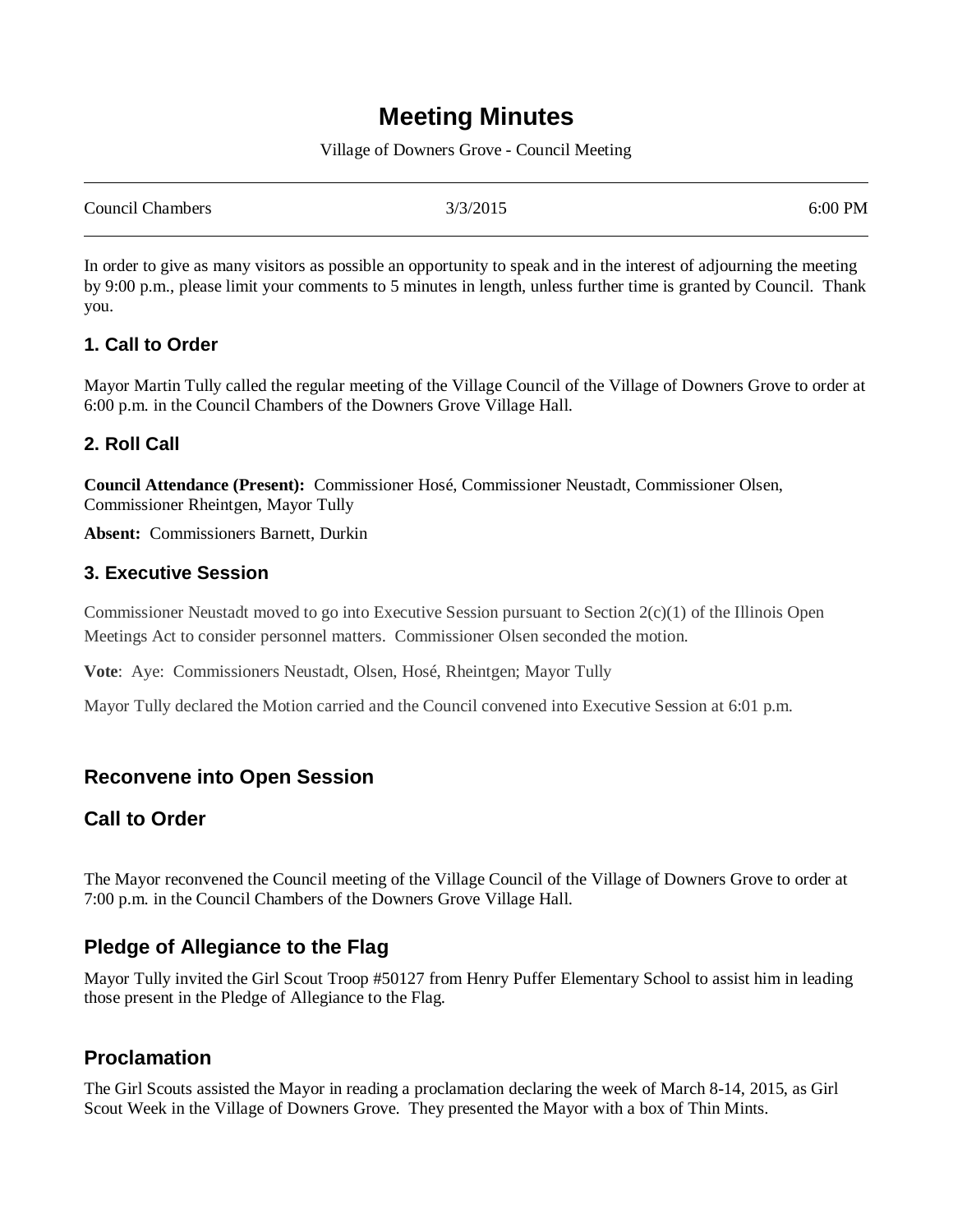## **Roll Call**

**Council Attendance (Present):** Commissioner Barnett, Commissioner Durkin, Commissioner Hosé, Commissioner Neustadt, Commissioner Olsen, Commissioner Rheintgen, Mayor Tully

**Staff Attendance:** Village Manager David Fieldman, Village Attorney Enza Petrarca, Village Clerk April Holden

## **4. Minutes of Council Meetings**

**MIN 2015-6136** — A. Minutes: Council Minutes - February 17, 2015

**Motion:** Commissioner Neustadt, seconded by Commissioner Durkin moved to approve the minutes as presented.

Mayor Tully declared the motion carried by voice vote.

### **5. Council Member Reports**

Commissioner Barnett discussed the competition and culmination of the Regional Destination Imagination event held in Knoxville, Tennessee this past weekend. He described the organization and said the Downers Grove District 58 was well represented at the event. He congratulated the students in District 58 who participated.

Commissioner Neustadt announced that the District 99 band played at Carnegie Hall last week. He suggested asking them to share their experience at a Council meeting.

Commissioner Hosé said St. Joe's Brownie Troop 51997 is collecting donations to help the homeless. Donations can be made through March 11 and will go to PADS.

## **6. Consent Agenda**

**COR 2015-6106** — A. Claims Ordinance: No. 6095, Payroll, February 6, 2015

**BIL 2015-6107** — B. Bills Payable: No. 6176, March 3, 2015

**MOT 2015-6080** — C. Motion: Authorize a Change Order for \$57,200 to D. Ryan Tree & Landscape LLC for Tree and Stump Removal Services

**Summary:** This authorizes a change order to an existing three-year contract for Tree and Stump Removal services to D. Ryan Tree & Landscape LLC of DeKalb, Illinois in the amount of \$57,200.00.

**MOT 2015-6105** — D. Motion: Award \$112,992 to Hancock Engineering, Westchester, IL, for Watermain Construction Engineering Services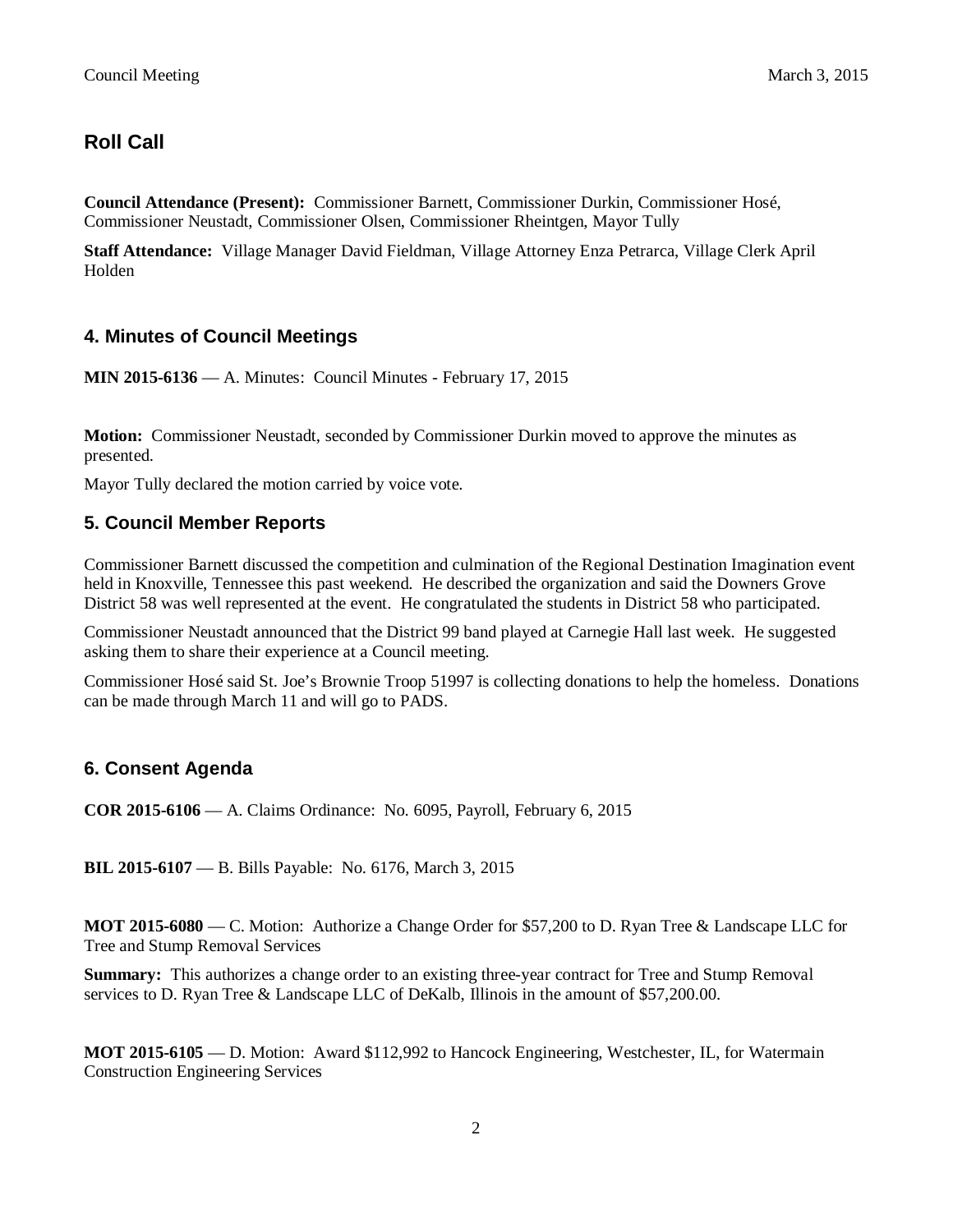**Summary:** This awards contracts for watermain construction engineering services to Hancock Engineering of Westchester, Illinois in the amount of \$112,992.00 for Community Investment Program (CIP) projects WA-006 and WA-028.

**MOT 2015-6098** — E. Motion: Award a Contract for \$86,240 to Safe Step LLC, Hortonville, WI, for the 2015 Sidewalk Rehabilitation Project

**Summary:** This awards a contract for the 2015 Sidewalk Rehabilitation project to Safe Step LLC of Hortonville, Wisconsin in the amount of \$86,240.00.

**RES 2015-6100** — F. Resolution: Authorize an Extension to the Agreement with Western Gradall Corporation

**Summary:** The authorizes a contract extension with Western Gradall Corporation of Naperville, Illinois until December 31, 2015 for the provision of roadside drainage ditch reconstruction and maintenance services. The original contract was for an amount of \$33,230 and there is no change in contract cost for this time extension.

#### A RESOLUTION AUTHORIZING EXECUTION OF AN EXTENSION TO THE AGREEMENT BETWEEN THE VILLAGE OF DOWNERS GROVE AND WESTERN GRADALL CORPORATION

#### RESOLUTION NO. 2015-20

**MOT 2015-6094** — G. Motion: Authorize a Contract for \$15,850 to Midwest Dock Solutions for Replacement of Overhead Doors at Fire Station 3, 3900 Highland Avenue

**Summary:** This authorizes a contract for \$15,850 to Midwest Dock Solutions for replacement of three overhead doors at Fire Station #3, 3900 Highland Avenue.

**MIN 2015-6108** — H. Minutes: Note Receipt of Minutes of Boards and Commissions

**Summary:** Library Board - January 18, 2015 Stormwater and Flood Plain Oversight Committee - November 13, 2014 Zoning Board of Appeals - December 17, 2014

**Motion:** Commissioner Neustadt, seconded by Commissioner Sean Durkin, moved to adopt the Consent Agenda.

**Votes:** Aye: Commissioners Neustadt, Durkin, Hosé, Olsen, Rheintgen, Barnett; Mayor Tully

Mayor Tully declared the Motion carried.

## **7. Active Agenda**

**MOT 2015-6062** — A. Motion: Direct Staff to Draft a Text Amendment to the Zoning Ordinance re: Retail and Warehousing Activities in the O-R, Office-Research Zoning District

**Summary:** This directs staff to draft a text amendment to the Zoning Ordinance to amend the existing permitted use regulations to permit e-commerce, e-retail and warehousing activities in the O-R, Office-Research zoning district.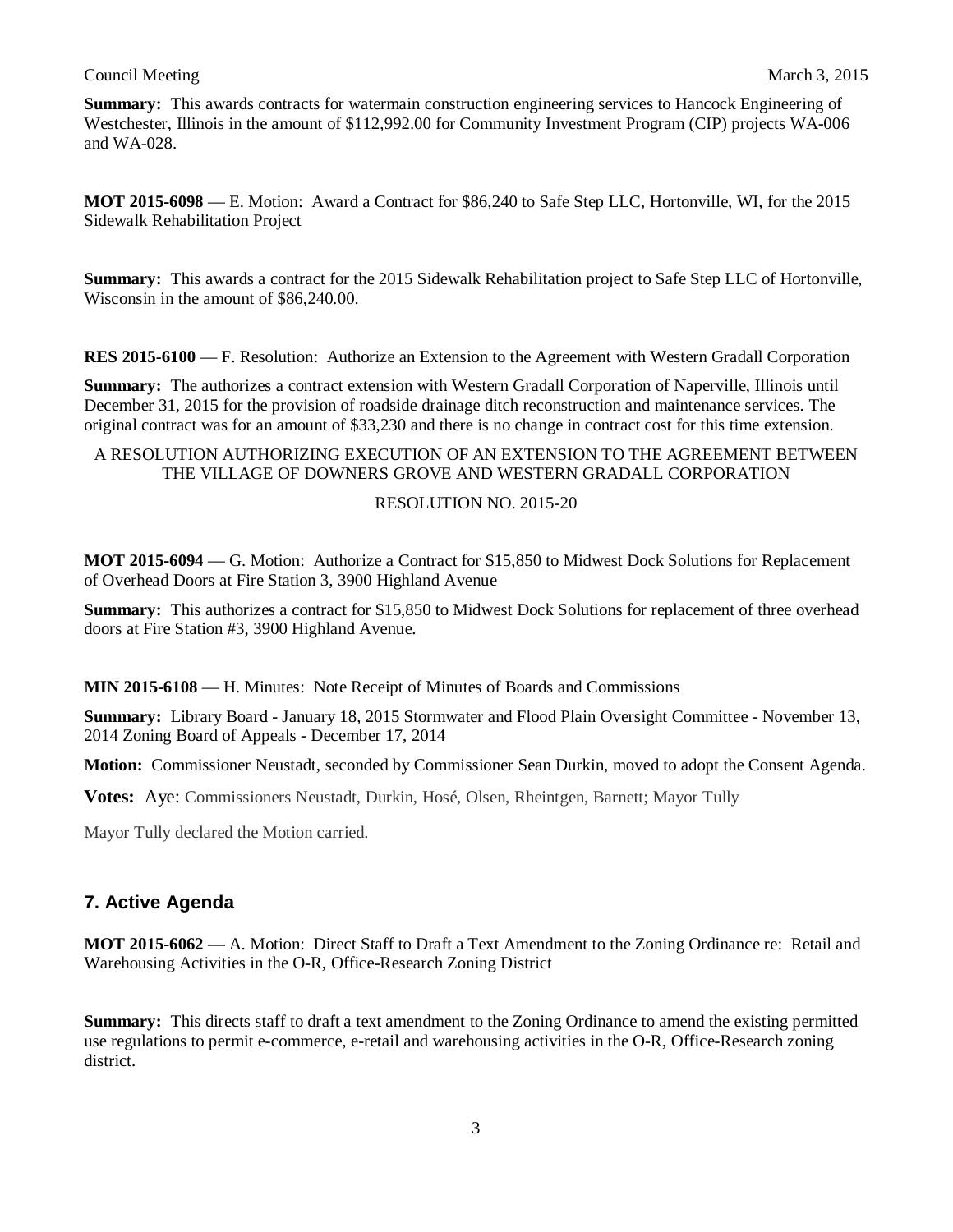Village Manager Dave Fieldman said staff will work with the petitioner. Council will review and take action on this matter at a later date with the benefit of a recommendation from the Plan Commission.

**Motion:** Commissioner Geoff Neustadt, seconded by Commissioner Sean Durkin, moved that the motion be adopted.

**Votes:** Aye: Commissioners Neustadt, Durkin, Hosé, Olsen, Rheintgen, Barnett; Mayor Tully

Mayor Tully declared the Motion carried.

**ORD 2015-6029** — B. Ordinance: Rezone the Property Located at 305-307 and 325 Ogden Avenue from B-3 to B-3/PUD

**Summary:** This rezones 305-307 and 325 Ogden Avenue from B-3, General Services and Highway Business, to B-3/PUD, General Services and Highway Business with a Planned Unit Development overlay.

AN ORDINANCE REZONING THE PROPERTY LOCATED AT 305-307 AND 325 OGDEN AVENUE

ORDINANCE NO. 5449

Mr. Fieldman said this allows flexibility to encourage economic development.

**Motion:** Commissioner Durkin, seconded by Commissioner Neustadt, moved the motion be adopted.

**Votes:** Aye: Commissioners Durkin, Neustadt, Hosé, Olsen, Rheintgen, Barnett; Mayor Tully

Mayor Tully declared the Motion carried.

**ORD 2015-6060** — C. Ordinance: Approve a Planned Unit Development Amendment to Planned Development #52 Located at 305-307 Ogden Avenue

**Summary:** This approves a planned unit development amendment to Planned Development #52 located at 305- 307 Ogden Avenue.

### AN ORDINANCE APPROVING A PLANNED UNIT DEVELOPMENT AMENDMENT TO PLANNED DEVELOPMENT #52 LOCATED AT 305-307 OGDEN AVENUE

#### ORDINANCE NO. 5450

**Motion:** Commissioner Neustadt, seconded by Commissioner Durkin moved that the motion be adopted.

**Votes:** Aye: Commissioners Neustadt, Durkin, Hosé, Olsen, Rheintgen, Barnett; Mayor Tully

Mayor Tully declared the Motion carried.

**MOT 2015-6118** — D. Motion: Direct Staff to Facilitate a Three-Party Agreement re: 942 Maple Avenue Structure Relocation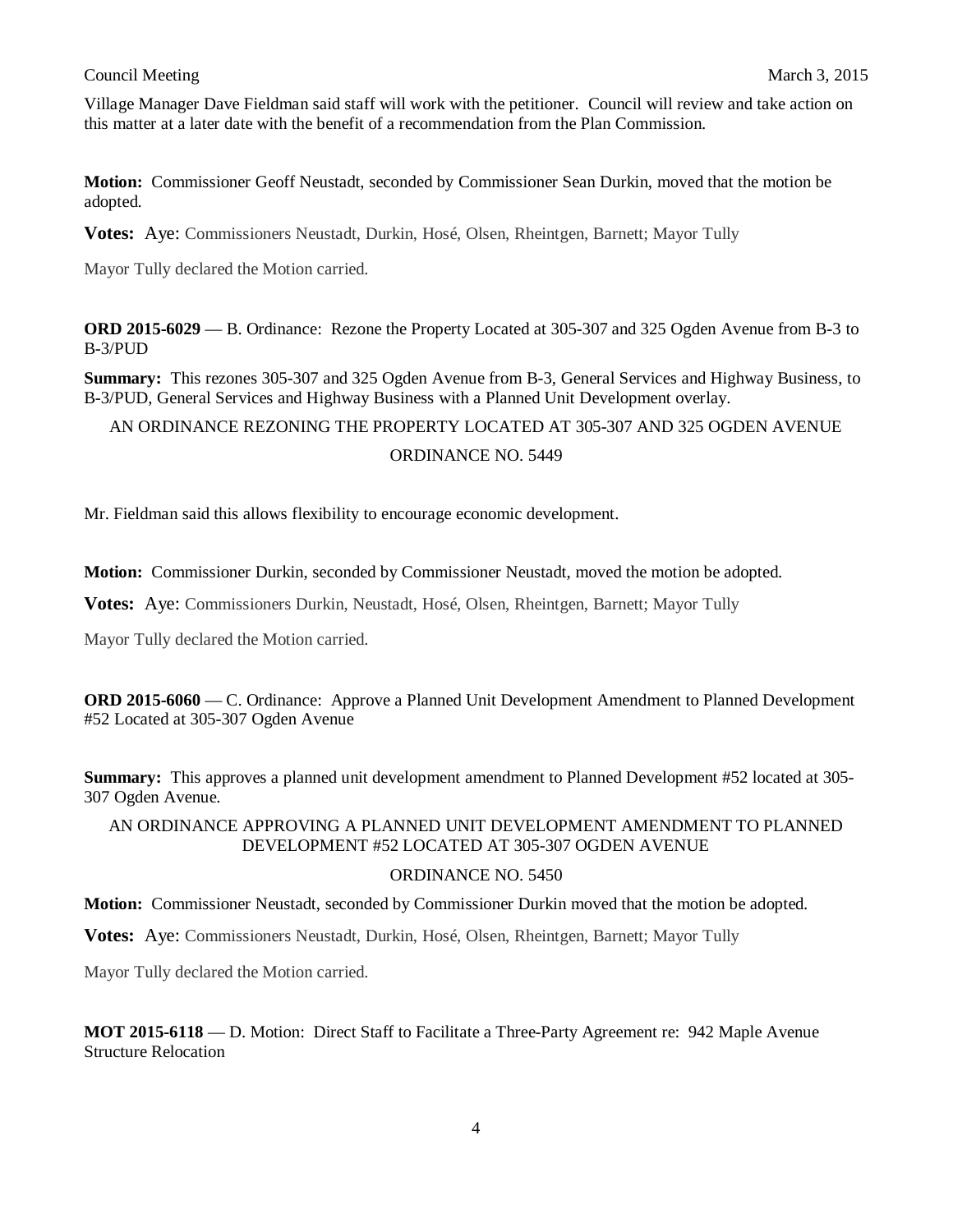Mayor Tully asked for an update on this matter.

Stan Popovich, Planning Manager, provided an update on the proposal to move the house at 942 Maple Avenue. Mr. Popovich addressed the tree impact of moving the house to 743 Maple Avenue. Upon further discussion, the tree map has been revised to lessen the impact on the trees. He described the move as it impacts 25 parkway trees and six private trees. Only the Tillotsons tree on private property would be removed.

Regarding the three-party agreement, Mr. Fieldman provided an update and said the financial request is for \$123,560 for the house move only to be paid for by waiving the permit fees for the condo development. The other terms of the agreement remain the same.

Mr. Tillotson expressed his appreciation to Mr. Fieldman, the staff and the Council.

Mr. Tillotson presented slides and made summary comments. He showed a slide that illustrated what the house would look like moving down Maple Avenue to demonstrate that the house fits on Maple Avenue. He spoke of lessons learned and referenced the Village's vision with respect to a "balance between tradition and progress." He said there is a commitment on the part of the Council toward historic preservation. He said this has been a good opportunity to be disruptive of his own finances. The basis of entering into this endeavor was with the assumption that the fee waiver would be applied toward moving the house. He cannot cover the cost of moving the house.

Mr. Tillotson then spoke of the economic opportunity of the condo development. Progress is the Marquis on Maple and balance is preserving the home. He then addressed why the Council should vote yes. It is a win-win situation and it creates good will in the community. Mr. Tillotson said the issue is a gradual decimation of high value of historic assets. A public/private solution is needed,

Mike Behm spoke on behalf of all of the friends of the Edwards House. They are trying to make this work for the Tillotsons and for the Village. Mr. Behm offered another option and said Judy Bach, a third party, has a property with no home on it. She has offered her property under certain conditions. She will move the home to her property and funds will be found to move it. The Village would then buy the property back for a predetermined amount and put out an RFP to restore the house. No trees are impacted on Maple Avenue and no public funds would be given to a private entity. Ms. Bach can sell the house to the Village at below market value. Mr. Behm noted that they are running out of time to save this house. He offered a market analysis of the home done by his realtor.

**Motion:** Commissioner Neustadt moved to adopt a motion to direct staff to facilitate a three-party agreement between the Village, John Tillotson, and FFM-DG Development, LLC for the relocation of the structure at 942 Maple which includes the Village's obligation to issue a loan in the amount of \$123,560, or the total amount of waived building permit fees, for the multiple family residential building development at 936-942 Maple Avenue for ten years a 0 percent interest in accordance with all other consistent terms as outlined in the March 3, 2015, Manager's Memo. Commissioner Barnett seconded the motion.

Following Commissioner Neustadt's motion, Commissioner Olsen asked as to the petitioner's response.

Commissioner Durkin said this would be a loan.

The Mayor clarified that the request for was waived fees to go to moving the house; the motion is for a loan.

Commissioner Olsen asked if the proposal is acceptable to Mr. Tillotson.

Commissioner Neustadt asked if private money would be found to move the house in the proposal just presented by Mr. Behm. Commissioner Neustadt asked what makes this move different.

Mr. Behm said the money would be paid back as soon as the Village buys back the house.

Mr. Tillotson said he appreciates the loan offer, but declined it as they are already in the red.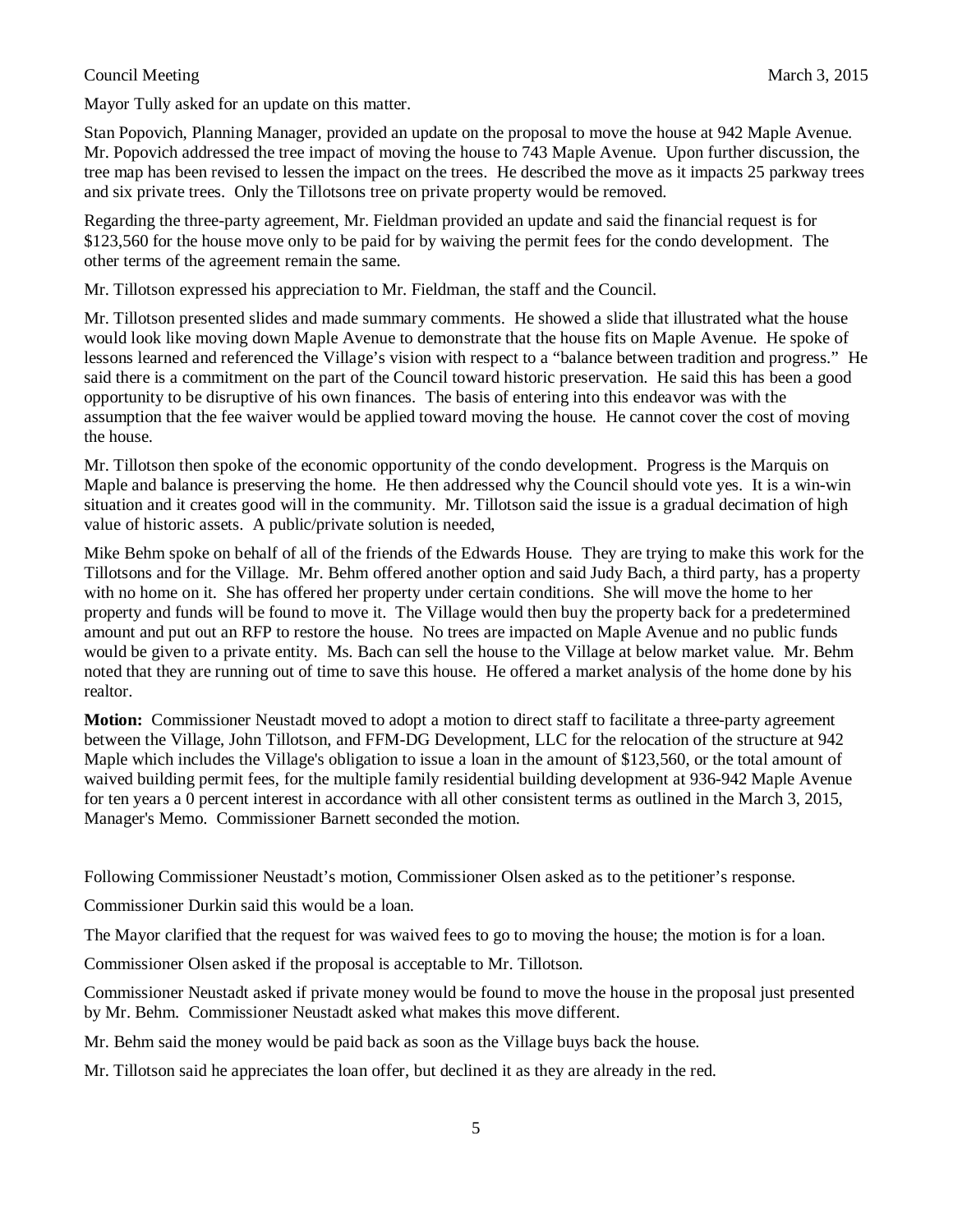Commissioner Rheintgen said the Village is hesitant to own the property. She asked if the Village could loan the money to Ms. Bach and then she could sell it.

Mr. Behm said that while he could not speak for Ms. Bach, they are asking for the Village to participate. This is not a big risk for the Village as the Village would own the property for a very short amount of time.

Margy Sigerich, 522 59<sup>th</sup> Street, said she grew up in Downers Grove and has sold real estate since 1987. She knows why people want to live in Downers Grove. The Edwards House belongs to all of us. The idea of spending public money benefits all of us because it is part of our community.

Judy Bach said she supports what has been said.

Amy Hebert referenced fee waivers in Chapter 1 of the Downers Grove Municipal Code.

Mayor Tully said fees can be and are waived for economic development.

Mr. Tillotson said the updated cost of the move is \$133,000; the request is \$123,000. This money would not go into the home or preparation of the site.

Ken Lerner, 4933 Whiffen Place, said the Pierce Downers Heritage Alliance has been serving as an aggregator for donations for people wanting to save the house. In one week they have collected over \$5,000 and in-kind donations of \$6,500. This is the reflection of the desire of the community to preserve this piece of art history.

Mary Ann Krempp, 850 Maple, said she moved here 32 years ago. The homes appealed to her and her husband, and that needs to be kept. It is worth tax dollars to keep the flavor of the town.

Charlie Smart, 4804 Main, said he is president of the Downers Grove Heritage Preservation Corporation, the Blodgett House group, which represents a successful partnership between public and private cooperation. The demolition of the house would be an irretrievable loss. Moving the house preserves it and advances the cause of historic preservation.

Scott Lazar, 808 Maple, asked the Council to approve the plan without public funds. Moving the house is not a must have for the Village. He noted that the Village is likely looking at a significant loss of funds from the state. The return on the investment for the Village must be asked. This sets a terrible precedent. Private fundraising is the way to go; using public dollars is not appropriate. The Tillotsons found a way to preserve the trees. He asked them to be creative in terms of the financing as well.

Mike Moats, 1100 Maple, said he is in favor of saving the house and keeping it on Maple Avenue. This house has potential for raising property taxes on a property for decades to come.

Jordan Macarus said people are committed and sincere, and he supports them.

Mr. Tillotson addressed the issue of precedent setting. He said there are no other significant historic homes left in the CBD. This presents a very narrow risk for precedent setting.

Commissioner Hosé asked Ms. Bach about the possibility of a loan to her and have her sell the house.

Ms. Bach said it would not be enough money.

Mr. Tillotson said it will cost \$150,000 to prepare the site.

Mr. Behm said the Village would be a partner. The Village does not move the house. After it is moved and the utilities are hooked up, the Village would buy the house. The Village would put up funds for a short time to then re-sell the house.

The Mayor recapped Mr. Behm's proposal. Private funds would be used to move the house, the Village would purchase the land with the house on it, and the Village would then sell it to get out of its investment.

Commissioner Neustadt thanked people for their interest. He said the staff has worked hard on this; approximately 210 hours of staff time has been spent on this matter. The motion addresses many of the issues and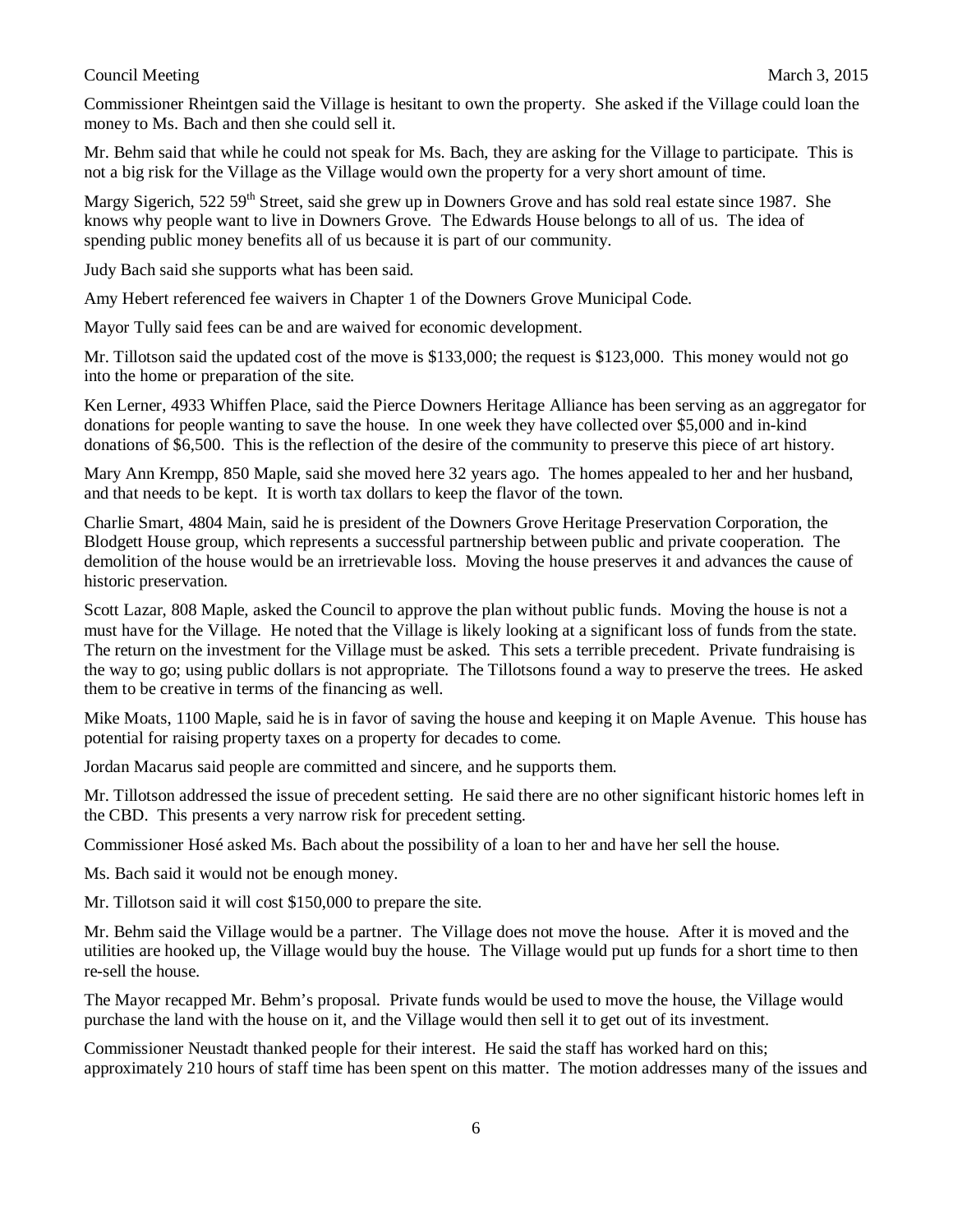terms raised tonight. The loan option is a unique option and is an excellent way to mitigate the Village's risk. He noted his appreciation for everyone's time and ideas. He thinks this motion is the most responsible way to help.

Commissioner Barnett said that, with respect to the plan offered tonight, he does not want anyone to expect a decision this evening, although he would not want to rule it out.

Commissioner Olsen said he appreciates everyone's time. Staff has worked hard on this issue. He would support the motion if it were feasible, but it does not work. Mr. Tillotson is not willing to go along with the motion. We are not meeting in the middle. It sounds as though the Village will walk away from Mr. Tillotson. It is unfortunate for all of us. It is difficult to measure the value of this to the community. He asked if the house is worth waiving fees of \$123,000. He thinks it is worth it. He supports Mr. Tillotson's initial proposal.

Commissioner Olsen moved to amend the motion by striking the loan language and replacing it with language to waive fees of \$123,000. The motion failed for lack of a second.

Commissioner Olsen expressed his appreciation to Mr. Behm and Mr. Tillotson for their work going above and beyond to pursue options.

Commissioner Rheintgen moved to amend the original motion to add language allowing the petitioner to pursue subdividing his lot at 743 Maple. Commissioner Hosé seconded the motion.

Commissioner Rheintgen said this would result in two houses and two lots.

Mr. Fieldman said the Council cannot approve the subdivision. The request would have to go to the Plan Commission.

Commissioner Rehintgen thanked Mr. Lazar for this suggestion.

Mr. Fieldman clarified that this is a subdivision concept instead of a loan or a waiver of fees. The property would consist of two lots where one is now. The financial value of the second lot would be greater than the financial assistance.

Mr. Tillotson said that while he appreciates the creativity, he does not want to live on a smaller lot.

Commissioner Rheintgen said the point is to demonstrate that there are lots of options.

Marge Earl, 4720 Florence, said this idea is not consistent with anything the Council has done for the last 10 or 15 years. It flies in the face of reason and will create two non-conforming lots.

Laurel Bowen, 829 Clyde, said residents are paying stormwater fees and now a lot would be split and two houses would be crammed on it. She said she had hoped that Commissioner Olsen's motion would have been seconded.

Commissioner Rheintgen said staff has studied this.

Ken Wolf, 744 Maple, said he would not want to see two houses crammed on the lot across the street from him.

Hilary Denk, 433 Wilson, said she appreciates the creativity. She read a quote from President Lincoln regarding the government's role. Commissioner Olsen's motion is a very good one for our community. She is sad that no one seconded it.

William Waldack, 1409 Willard Place, spoke about the money budgeted for the gateway signs and said they are supposed to represent the architecture and tradition of Downers Grove. The budget for one year is \$100,000. The Village will spend \$100,000 for architecture that is being torn down.

David Gassen, 5320 Benton Avenue, said he is proud of the people here tonight; he likes living in Downers Grove because of the people.

Mr. Behm said Mr. Tillotson has rejected the motion; he requested that it be withdrawn or further amended.

Commissioner Neustadt said he is fine with considering a lot split and could consider the lot split and the loan concepts.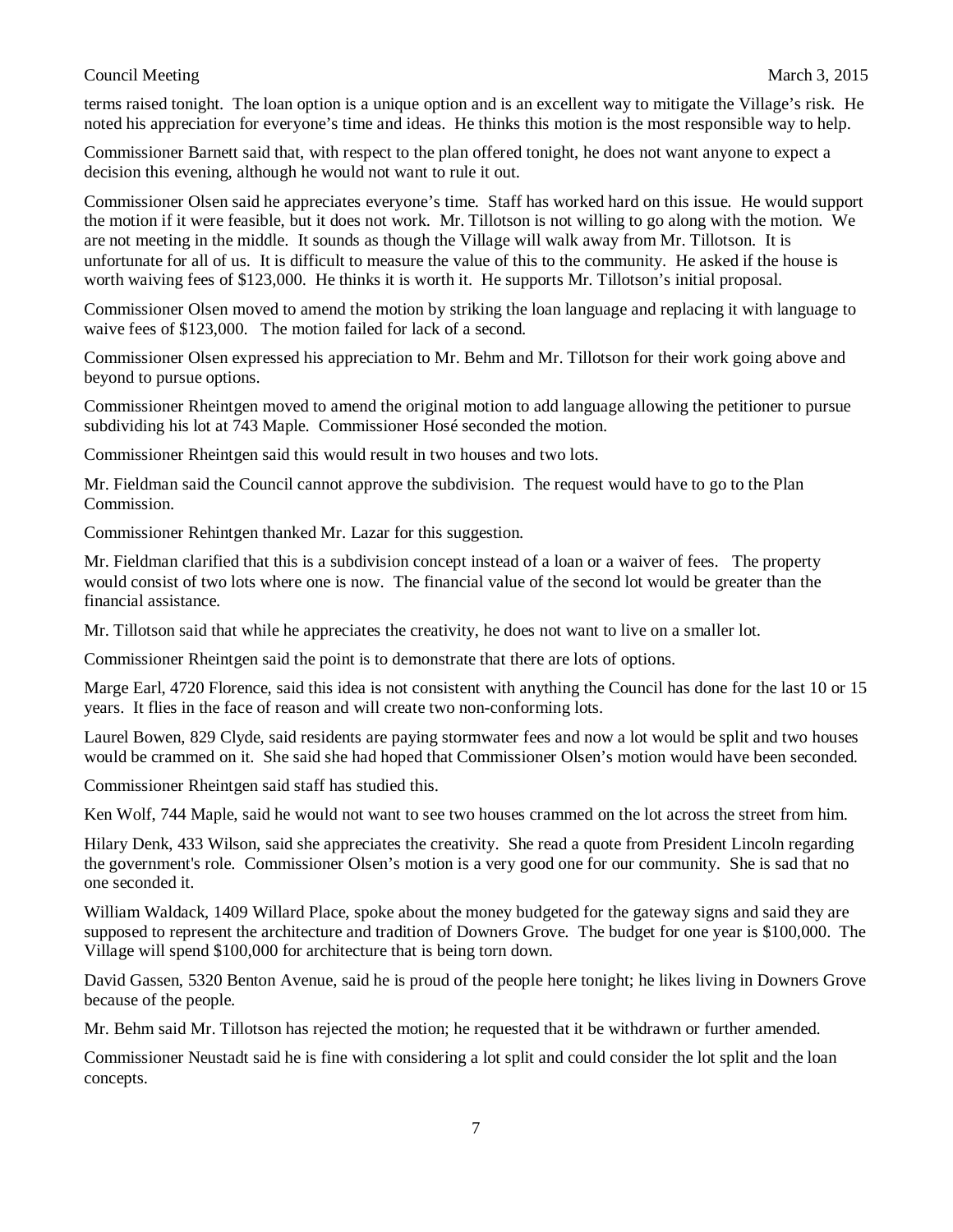Commissioner Durkin moved to close the debate. Commissioner Olsen seconded the motion.

Vote: Aye: Commissioners Durkin, Olsen, Hosé, Rheintgen, Barnett, Neustadt; Mayor Tully.

Mayor Tully declared the motion passed and the debate was closed.

Mayor Tully then asked for a vote on the motion as amended by Commissioner Rheintgen.

Vote: Aye: Commissioners Rheintgen, Hosé, Neustadt

Nay: Commissioners Olsen, Barnett, Durkin; Mayor Tully

Mayor Tully declared the motion failed 3:4.

Commissioner Hosé thanked everyone who has been involved in this matter. With regard to the condo development, Commissioner Hosé said that was a matter of land use and whether the proposal fit our Zoning Ordinance. Whether or not additional property tax would be captured from that is a separate item. If the building is built, the property tax generated from it will go into the Downtown TIF and not the General Fund. Regarding participation, the Village has participated in the request to relocate the house. His principal objection had to do with the trees. Lessening the impact on the trees is extraordinary. The use of public funds has become more significant with the Governor's address regarding budget proposals. Commissioner Hosé said he is not willing to put public dollars into this matter at this time. He would agree with a loan, or a lot split and a loan.

Mayor Tully said he is glad that time has been spent on this and that everyone is still trying to solve this. We strive for "and" not "or" solutions. We value historic architecture and preservation. This is a challenge and we have continued to work on it. The Council members are fiduciaries of more than just money. Even discussion of the condo development included the desire to save this house. Shame on us if we do not collectively work this out. Everyone has a stake in this. This is a value proposition. We would not have the \$123,560 without the condo development. We can save this house. He said he would have seconded Commissioner Olsen's motion if he were allowed to do so. We need to act. The loan is a great idea if it works. We will not have the home if we do not take action. He will vote in favor of the loan, but it is not his preference.

Mayor Tully called for a vote on the motion made by Commissioner Neustadt and seconded by Commissioner Barnett.

**Votes:** Aye: Commissioners Neustadt, Barnett, Hosé, Olsen, Rheintgen, Durkin; Mayor Tully

Mayor Tully declared the Motion carried.

Mayor Tully said Council will continue to listen to comments.

## **8. First Reading**

**RES 2015-6135** — A. Resolution: Authorize an Amendment to the Agreement with Christopher B. Burke Engineering, Ltd. re: Clyde Estates

Nan Newlon, Director, Public Works, said staff is requesting an amendment to an existing contract with Christopher B. Burke Engineering, Ltd. (CBBEL) of Rosemont, Illinois, for design engineering services for the Clyde Estates Improvements in the amount of \$11,000.00. Staff is asking for modifications with respect to the traffic circle, ditch profiles and resulting stormwater calculations in response to comments from the public.

Ms. Newlon said staff anticipates award of the contract in June and project completion by November 2015.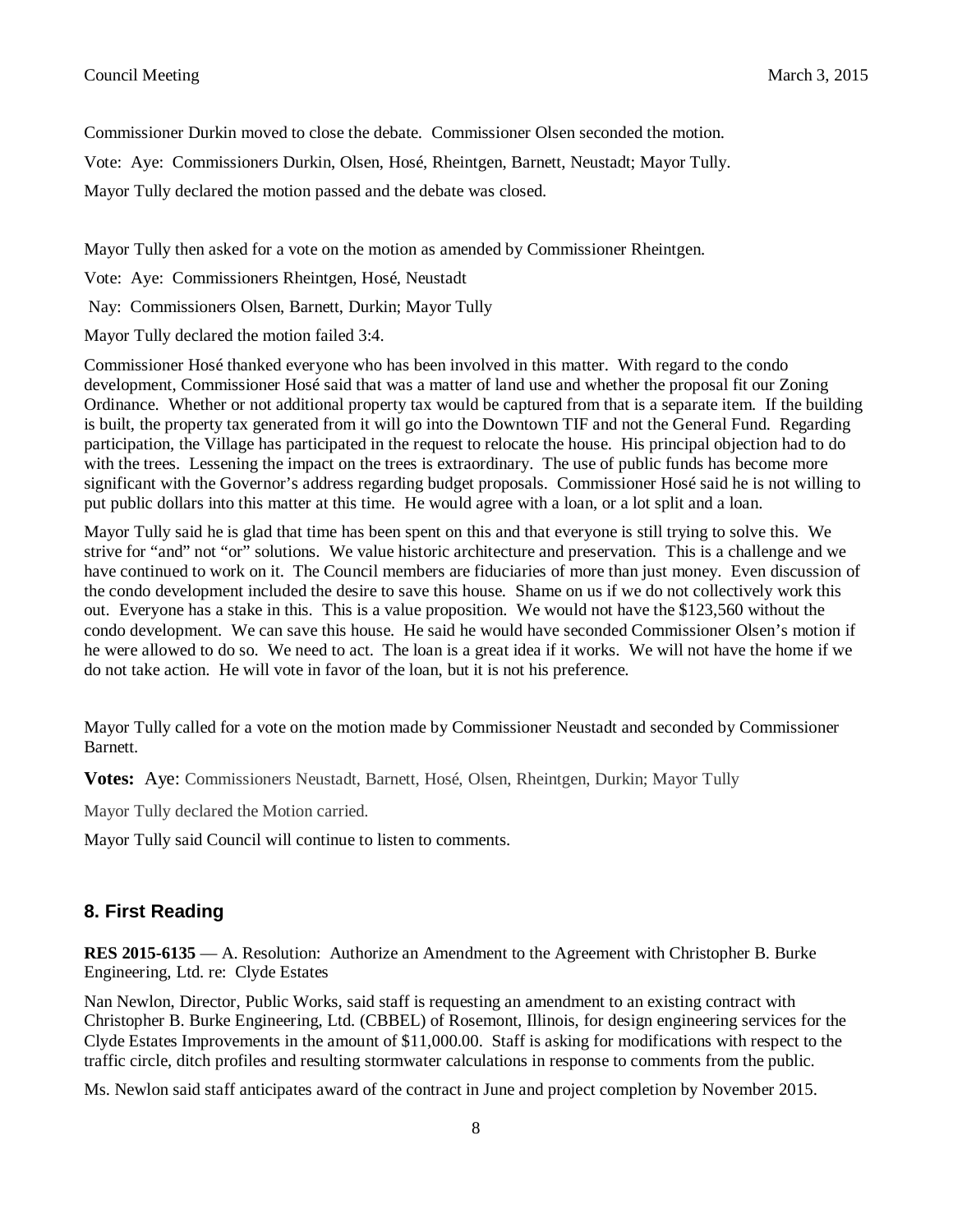Ms. Bowen asked what is being proposed.

Mayor Tully explained the current state of the project and the proposed changes.

Ms. Newlon said these are changes to the design to eliminate the traffic circle, modify grading to save three trees and modify the ditches.

The Mayor said the change order is to do the design work.

Ms. Bowen asked about the sidewalks. She thanked the Mayor for walking the neighbor. She asked how the residents will know that the development will work out right and solve issues. She said the residents have not asked for sidewalks. She addressed budget issues and historic preservation. She urged the Council to use common sense and consider the residents. The road needs to be paved.

Norine Hess, 6004 Clyde, thanked the Mayor for walking the area with the residents. She asked if there will be an opportunity for residents to see the modifications to the traffic circle. She also asked if there will be a vote on this tonight.

Mayor Tully said there will not be a vote tonight; however, direction may be given.

Ms. Hess said the neighbors do not feel they have a voice in this matter.

Commissioner Hosé said if there are four Council members that say they do not want sidewalks, staff will act on that.

Commissioner Durkin said this is the first time this has been on the agenda.

Jordan Macarus, 300 Burlington Avenue, said he does regenerative economics and infrastructure. He joins with those opposing sidewalks in Clyde Estates. He has established an organization, "Hands in the Earth" where people can learn more about his work. He urged the Council to say no to sidewalks in Clyde Estates.

Andre Knockaert, 945 60<sup>th</sup> Place, asked the Council to reconsider the sidewalks and detention ponds. He has not heard any complaints about the lack of sidewalks. He asked who would maintain the ponds.

Bea Bennett spoke about what should be included in an amended contract. She asked why this work costs \$11,000. She does not think Burke should be paid for this work.

John Povlivka, 6016 Washington, said he thinks the traffic circle is a good idea. He agrees with redesigning the ditches. He believes the other work is warranted.

Bill Schultheis, 5916 Washington, said the traffic circle was designed by Burke. Clyde Estates gets a significant amount of pass through traffic from Main Street. He asked that Council reconsider adding the traffic circle or some other method of mitigating traffic.

Norbert Ryzbicki said he is concerned about the sidewalks, as he feels people will ignore them.

Connie Butler, 5925 Washington, thanked the Council for this opportunity for public comment. She asked if the scope of this project has been discussed with the Council.

Mayor Tully said it has been.

Ms. Butler asked if all the Council members have been through Clyde Estates. She then provided pictures of the area. She said Clyde Country Estates is one of two unique communities in Downers Grove. It was never designed to have traffic coming in and out of it. These are the houses and the community we live in. It is a community of land except for a few houses that do not have much in the way of backyards. She asked if the Council has this right. She addressed cutting the trees and water absorption. She said this needs more thought.

Ms. Bowen said the Council has handled traffic issues with signs. She asked why everything is being re-worked. The traffic is a police issue. This is not needed. She asked about the process for the design contract as it was not shared with the neighborhood.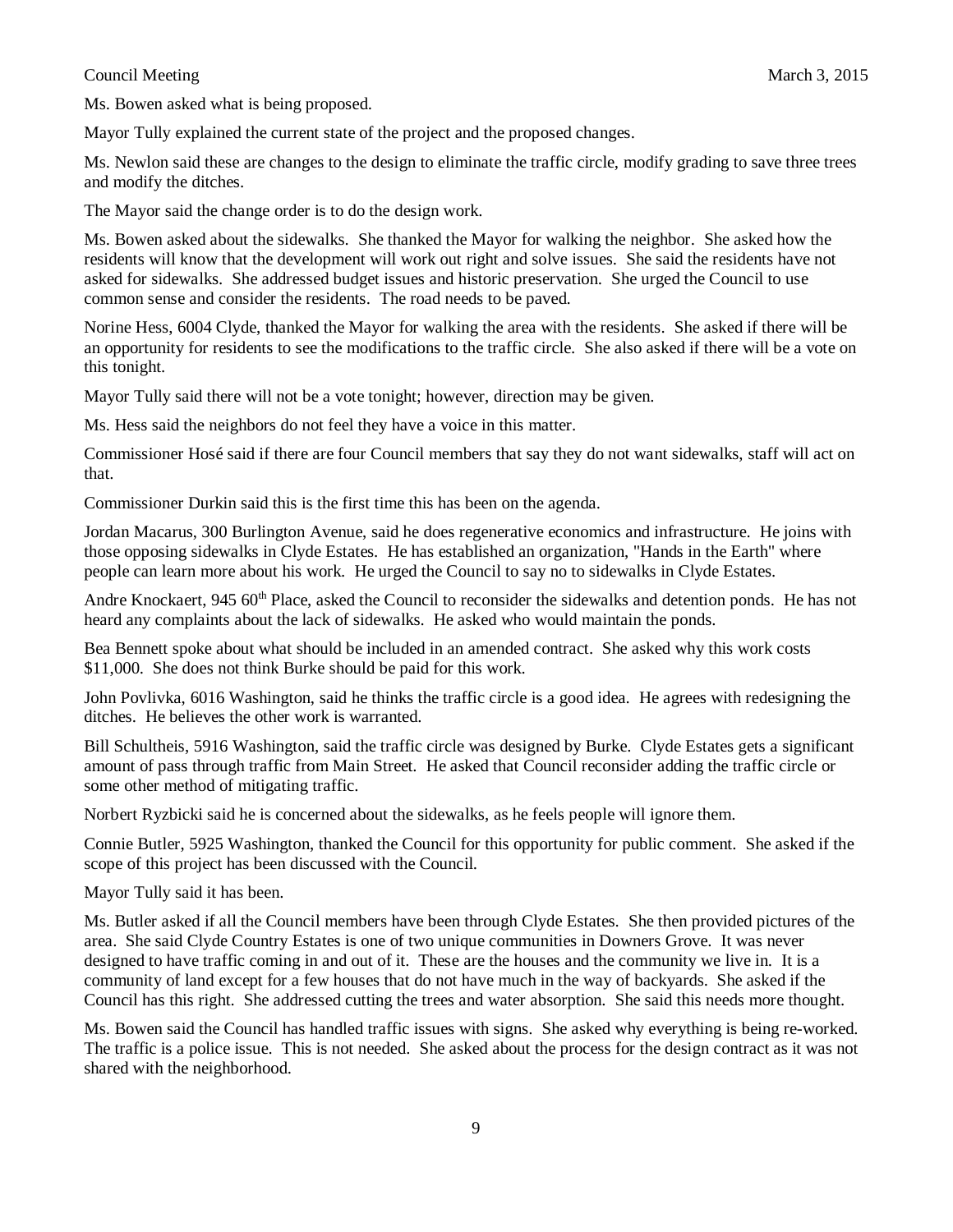The Mayor noted that there has been more discussion about improvements in Clyde Estates than in any other neighborhood in the last 10-15 years. Not everyone agrees as to the approach.

Commissioner Olsen asked if removing the sidewalks from the contract would increase the cost.

Mr. Fieldman said it would not; it will decrease the cost.

Commissioner Olsen said the amendment is fairly routine. He said he would support removing the sidewalks from this plan as there will be no additional cost to do so. The residents have spoken clearly. This is a unique neighborhood.

Commissioner Durkin said he has driven the area and talked to residents in the area. It is a very unique area and he supports postponing the sidewalks to a date uncertain.

Commissioner Hosé said a substantial majority of the neighborhood does not want sidewalks. The sidewalk matrix for the Village was developed because a resident was struck by a car and killed on a road where there were no sidewalks. We have heard from a number of residents that live on Washington who say Washington has cut through traffic and speeders. We have to do more than enforcement to make sure traffic slows down. He reviewed a map for revised sidewalks provided by Mr. Fieldman. The revised map would put sidewalks on Washington, and on Clyde to Main Street, and  $60<sup>th</sup>$  Place to Main Street. This would reduce the amount of sidewalks in the neighborhood and would significantly reduce the impact on the trees. His concern is public safety down Washington out of the neighborhood to the south and west. He supports putting the traffic circle back in the design and partial removal of sidewalks.

Commissioner Barnett said he is concerned with the impact of sidewalks and ditches on the neighborhood. He would like to see redesign work with minimum ditching and tree removals. He would like to see the results of the change order before the bid is awarded. The process needs to continue to unfold.

Commissioner Neustadt said the change order work is needed. He said he has seen people walking in the street many times when he has driven through Clyde Estates. It is a safer community when people are given a place to walk. He agrees with the partial removal of sidewalks. He said he thinks the residents are getting a lot of attention.

Mayor Tully said he is hearing that the current sidewalk proposal is not going to go forward. He asked if this will delay the project.

Mr. Fieldman said with direction from the Council, staff will proceed on the schedule presented by Ms. Newlon.

The Mayor noted that this project will be voted on at a later date.

Mr. Fieldman said staff will continue with the change order and sidewalks will be removed from the plan. Staff will bring this back to Council before the bid is awarded.

Commissioner Neustadt said if Clyde Estates sidewalks are eliminated, eliminate sidewalks in Denburn Woods and Johnson Woods as well.

Ms. Bennett said she is hugely impacted by this.

Commissioner Olsen said we will have the opportunity to see the plans again.

Ms. Butler noted that stop signs have been proposed. It is a wonderful, low-cost way to deal with the traffic. She was glad to hear that stop signs are part of the plan.

**MOT 2015-6102** — B. Motion: Award \$1,410,250 to V3 Construction Group, Ltd., Woodridge, IL, for a Design-Build Contract for Streambank Stabilization Lacey Creek, Phases II and III

Andy Sikich, Assistant Director, Public Works, said staff is presenting a design-build contract for the streambank stabilization on Phases II and III of Lacey Creek to V3 Construction Group in the amount of \$1,410,250.00. Phase II is planned for 2015 and Phase III for 2016. He described the areas included in each phase. He showed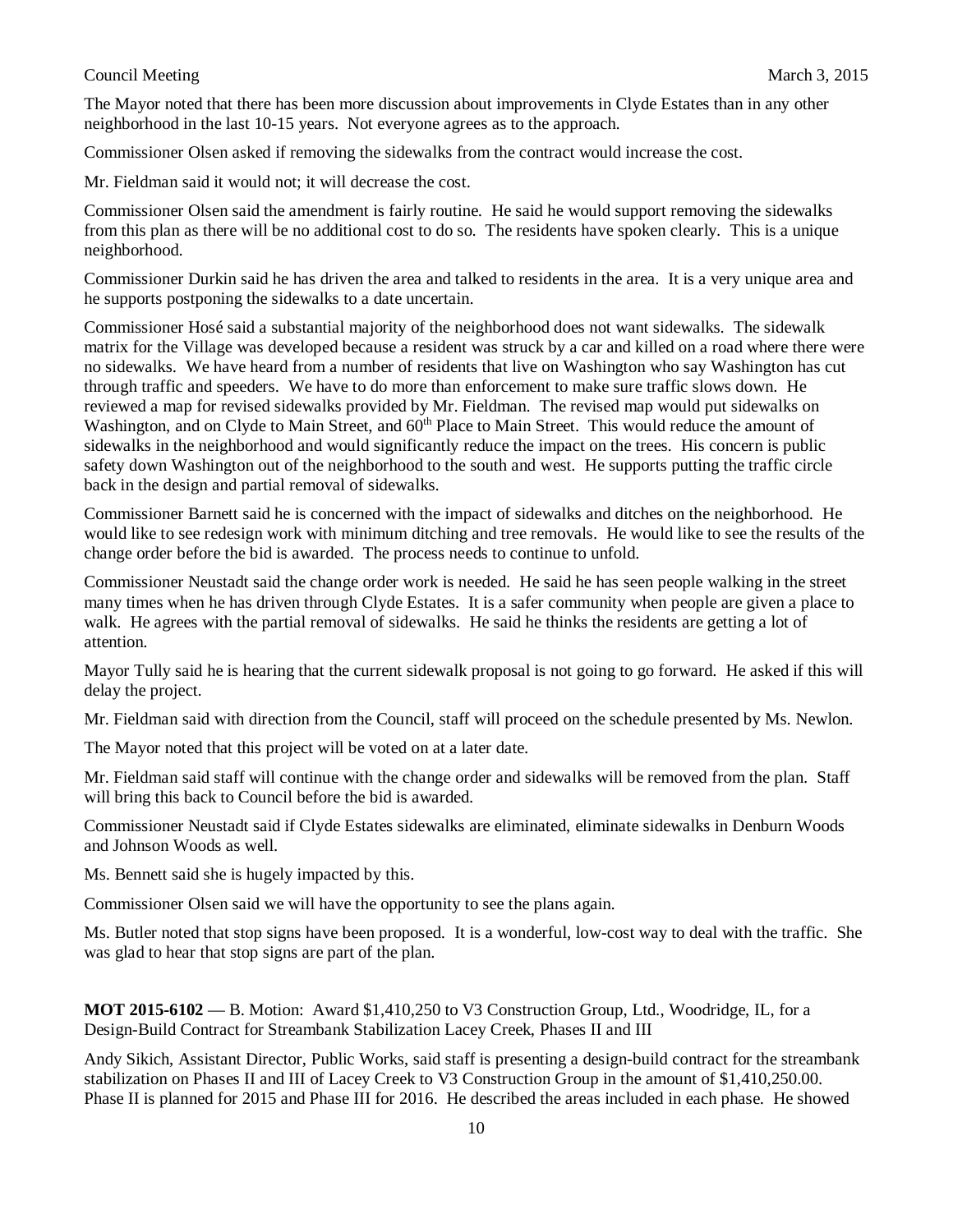pictures depicting the existing walls that need to be repaired. Further, the creek needs to be maintained. The majority of the work will occur on property owned by the Orchard Brook Homeowners' Association and staff has met with association representatives.

**MOT 2015-6101** — C. Motion: Award \$1,784,457.70 to A Lamp Concrete Contractors, Inc., Schaumburg, IL, for the Orchard Brook East Roadway Reconstruction

Mr. Sikich said staff is requesting that a contract be awarded to A Lamp Concrete Contractors for the Orchard Brook East Roadway Reconstruction in the amount of \$1,784,457.70. The roads to be reconstructed are Barneswood, Creekwood, Quince and Barberry. Additional stormsewers will be added. Construction is scheduled to start in March or April and end in July.

**ORD 2015-6093** — D. Ordinance: Provide for the Issuance of General Obligation Bonds, Series 2015

Mr. Fieldman said this is in regard to the issuance of bonds to fund water projects and bond refundings. The potential refunding opportunity could save the Village \$400,000 or about 10% (net present value savings).

Commissioner Durkin said this is due to our financial advisor and our bond rating, and represents huge savings.

## **9. Mayor's Report**

## **New Business**

## **Materials to be Received**

## **Materials to be Placed on File**

#### **10. Manager's Report**

Mike Baker, Deputy Village Manager, said the Governor addressed a proposed state budget on February 18, 2015. Local Government Distributive Funds could be reduced by 50%, which would be \$1.2 million for the Village in 2015 and \$2.4 million in 2016. Additionally, the Governor proposed freezing property taxes. Mr. Baker stressed that this is a proposal; the General Assembly has not yet acted.

Mr. Baker noted that the Village's Long Range Plan has identified potential reduction in state shared revenue as a key issue. He then addressed the potential timeline. The state budget begins on July 1. The Village will have a new Council sworn in at that time. With respect to the Village's response, Mr. Baker said the goal is to maintain the FY2015 General Fund budgeted year-end reserve.

Mr, Fieldman said most of the work will be at the staff level. Council may not see items they thought would be brought forward.

Mayor Tully said he appreciates the proactive steps. He said Council may want to defer facility discussions. The Village will fight to maintain the Local Government Distributive Funds, but he would like to see us achieve financial independence. He also addressed working to minimize unfunded mandates.